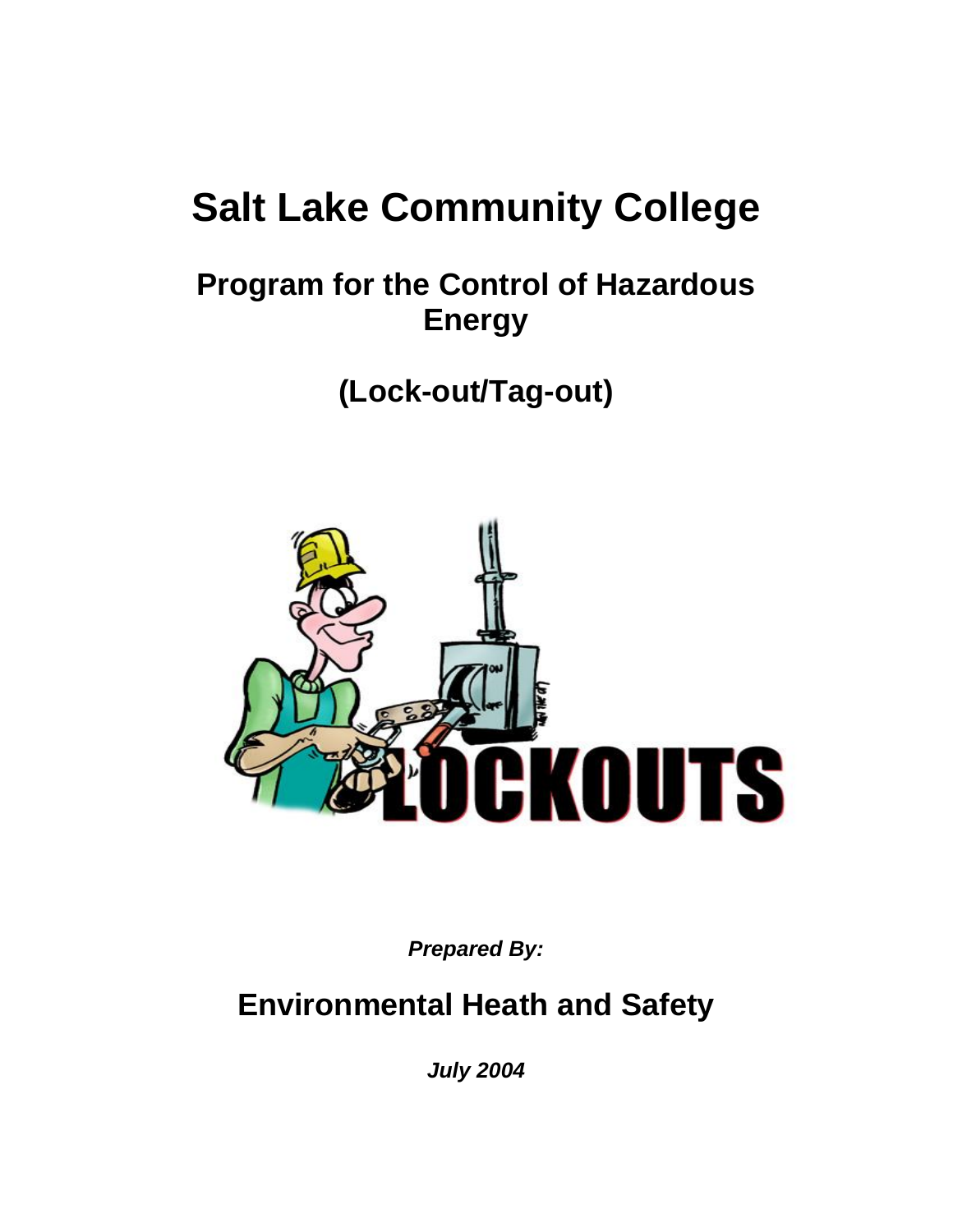#### **Intended use of this program:**

The purpose of this program is to establish lock out/tag out procedures. These procedures include affixing appropriate lock/out tag out devices to energy isolating mechanisms and otherwise disabling machines or equipment to prevent unexpected energizing, and start-up or release of stored energy thereby preventing injury to employees.

### **Responsibility:**

The Facilities Division Management Team in cooperation with the Environmental Heath and Safety Manager share the responsibility to follow the "Lock out/Tag out" program. All employees that may be subjected to hazardous energy shall be instructed as to the significance of lock out/tag out procedures. This training shall be conducted by Facilities Division supervisors to all employees that they feel need it.

### **Procedures:**

The establishment procedure for the application of energy control shall cover the following elements and actions and shall be done in the following sequence:

**1- Preparation for shutdown:** Before an affected employee turns off a machine or piece of equipment, they must have knowledge of the type and magnitude of the energy, the hazards of the energy to be controlled, and the means to control the energy.

**2- Machine or equipment shutdown:** An orderly shutdown must be implemented to avoid any additional or increased hazard(s) to employees as a result of equipment de-energization.

**3- Machine or equipment isolation:** Lock out devices shall be affixed to each energy isolating mechanism by authorized employees only. Lock out devices shall be affixed in a manner that will hold the energy in a "safe" or "off" position. If the equipment is not capable of receiving a lock out device a tag out device may be used. Tag out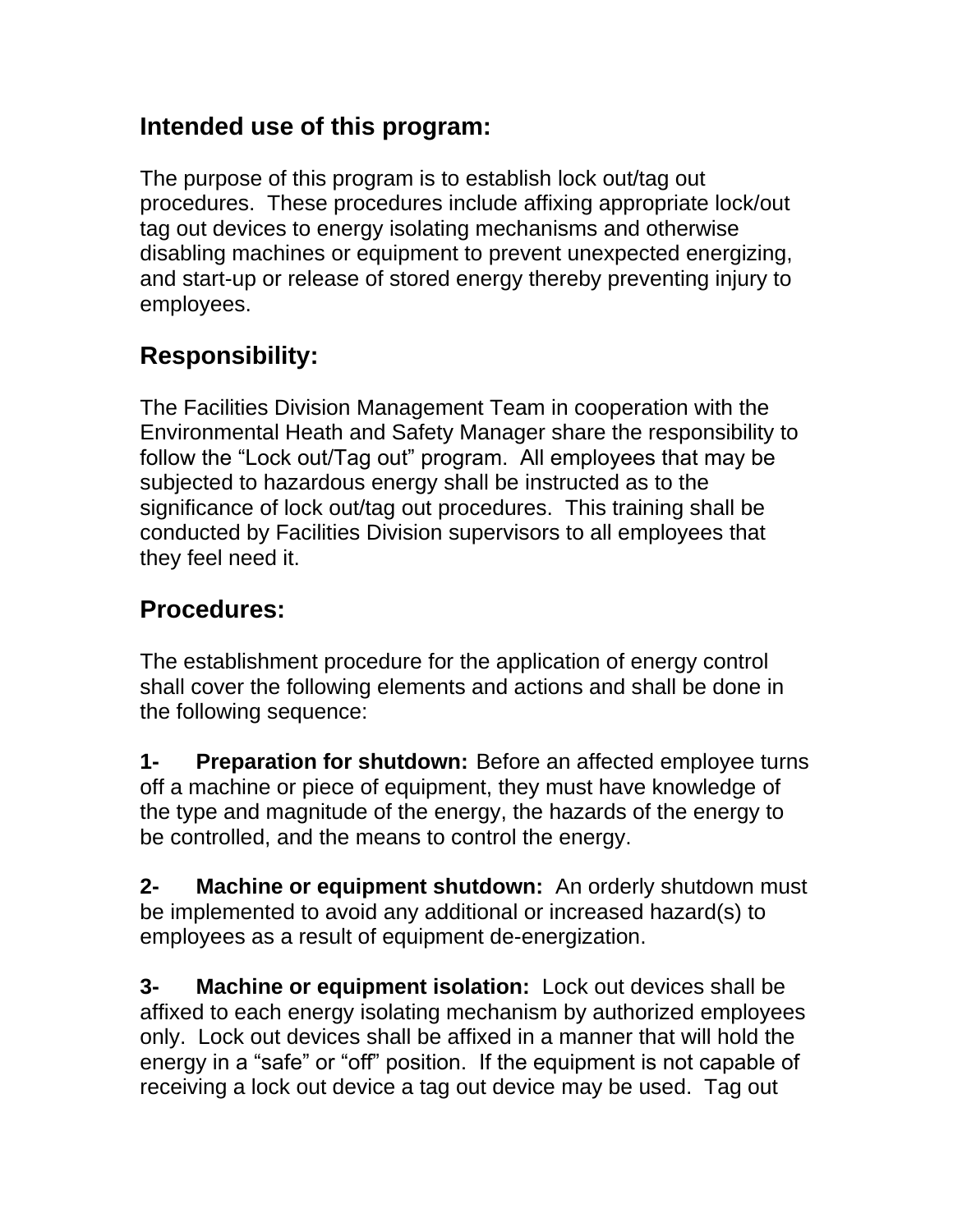devices shall be affixed in such a manner as will clearly indicate that the operation or movement of energy-isolating mechanisms from the "safe" or "off" position is prohibited.

**4- Stored energy:** Following the application of lock out/tag out devices to energy isolation mechanisms, all potentially hazardous stored energy shall be rendered safe. If there is a possibility of reaccumulation of stored energy to a hazardous level, verification of isolation shall be continued until the servicing or maintenance is completed, or until the possibility of such accumulation no longer exists.

**5- Verification of isolation:** Prior to work on machines or equipment that have been locked out or tagged out, the employee shall verify that isolation and de-energizing of the machine or equipment has been accomplished.

**6- Release from lock out or tag out:** Before lock out or tag out devices are removed and energy is restored to the equipment, procedures shall be followed and actions taken to ensure the following:

> **Inspection:** The work shall be inspected to ensure that non-essential items have been removed and that the machine or equipment components are operationally intact.

> **Employees:** The work area shall be checked to ensure that all employees have been safely positioned or evacuated. All affected employees shall be notified.

**7- Lock out or tag out device removal:** Each lock out or tag out device shall be removed from the equipment by the employee who applied the device.

**8- Group lockout or tag out:** When servicing and/or maintenance is performed by a crew they shall utilize a procedure which affords the employees a level of protection equivalent to that provided by implementation of a personal lock out/tag out device. This shall be accomplished by the following: